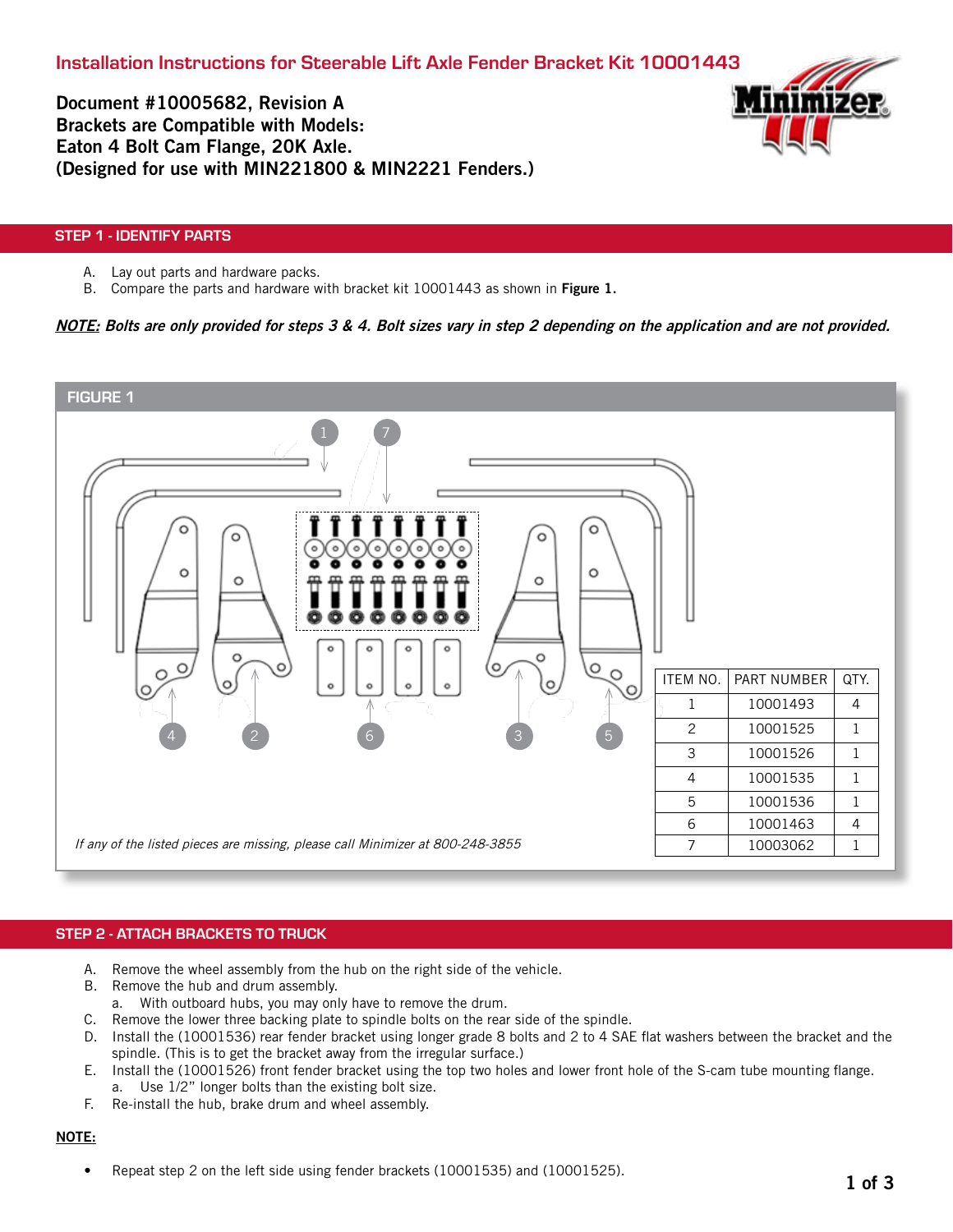### STEP 3 - POSITION BRACKETS AND FENDERS

- A. Place the Minimizer fender over the tire using shims for clearance. (See Figure 2)
	- a. Place a 1-1/2" block on top of the tire to establish a clearance between the tire and fender. (See Figure 3)
- B. Clamp the (10001493) aluminum arms parallel to the top edge of the steel fender brackets with vice grip clamps so the inside of the aluminum arm is 1-1/2" clear of the tire. (See Figure 4)
	- a. The aluminum arms may need to be adjusted inward or outward, so they make even contact with the fender.
		- i. For 315/80/R22.5 tires, the aluminum arm should be located on the outside face of the fender bracket.
	- b. If necessary, trim any excess material from aluminum arms that may extend past the bend in the mounting plate. (See Figure 5)





- C. Use the holes in the steel bracket attached to the axle as a template to locate and mark the mounting holes in the aluminum arms. (See Figure 6)
- D. Drill two 9/16" holes in each aluminum arm in the locations that were marked in the previous step.
- E. Bolt the aluminum arms to the steel fender brackets using the 1/2" x 2" flange head bolts and the 1/2" top lock flange nuts.
	- (See Figure 7)
	- a. Recommended torque is 75-83 ft.-lbs.